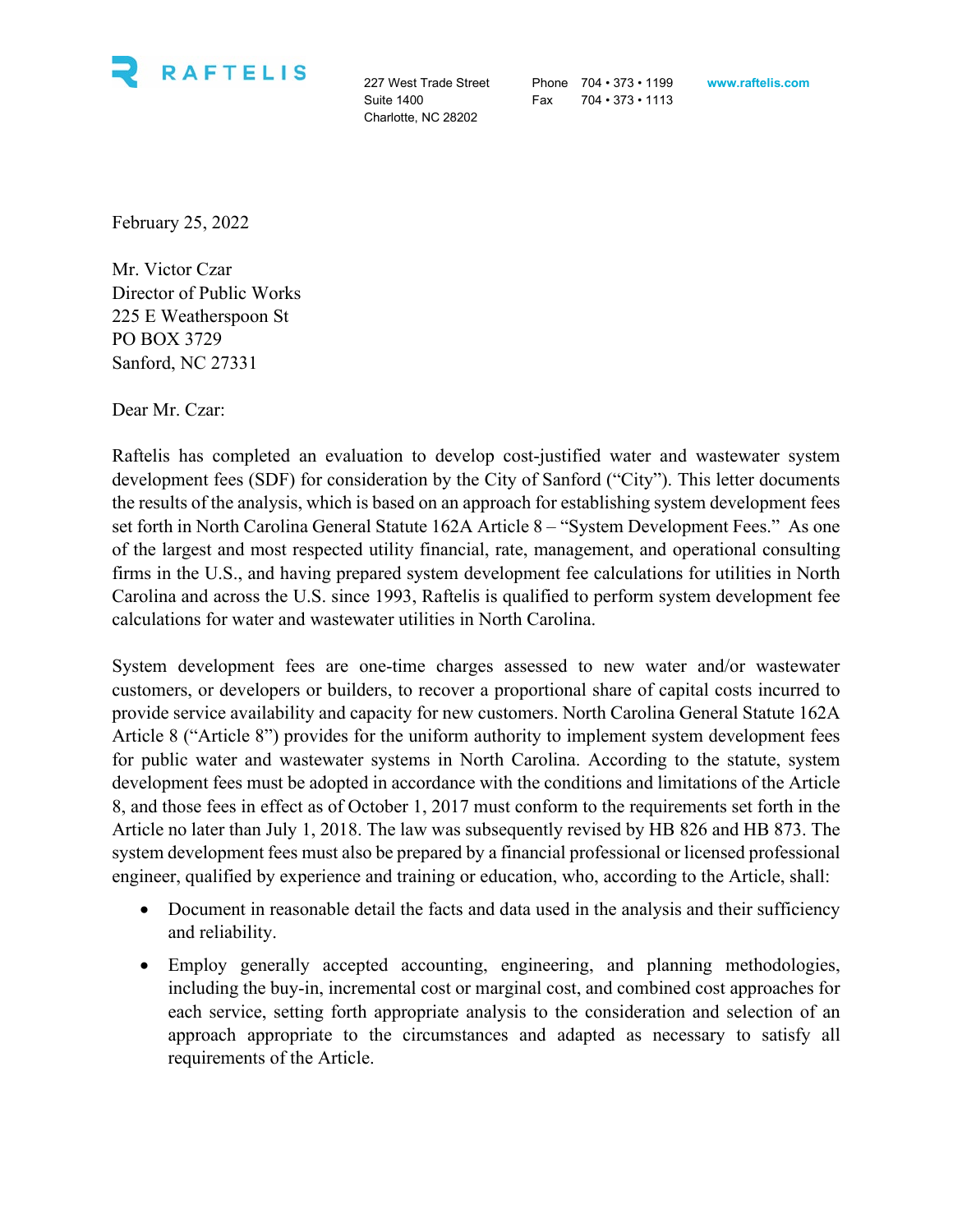- Document and demonstrate the reliable application of the methodologies to the facts and data, including all reasoning, analysis, and interim calculations underlying each identifiable component of the system development fee and the aggregate thereof.
- Identify all assumptions and limiting conditions affecting the analysis and demonstrate that they do not materially undermine the reliability of conclusions reached.
- Calculate a final system development fee per service unit of new development and include an equivalency or conversion table for use in determining the fees applicable for various categories of demand.
- Consider a planning horizon of not less than 5 years, nor more than 20 years.

This letter report documents the results of the calculation of water and wastewater system development fees for the City in accordance with these requirements.

Article 8 references three methodologies that can be used to calculate system development fees. These include the buy-in method, the incremental cost method, and the combined cost method. A description of each of these methods follows:

## *System Buy-In Approach*

The System Buy-In Methodology is most appropriate in cases where the existing assets provide adequate capacity to provide service to new customers. This approach calculates a fee based upon the proportional cost of each user's share of existing plant capacity. The cost of the facilities is based on fixed assets records and usually includes escalation of the depreciated value of those assets to current dollars.

## *Incremental Cost Approach*

The second method used to calculate water and wastewater system development fees is the Incremental Cost (or Marginal Cost) Methodology. This method focuses on the cost of adding additional facilities to serve new customers. It is most appropriate when existing facilities do not have adequate capacity to provide service to new customers, and the cost for new capacity can be tied to an approved capital improvement plan (CIP) that covers at least a 10-year planning period.

## *Combined Approach*

A combined approach, which is a combination of the Buy-In and Incremental Cost approaches, can be used when the existing assets provide some capacity to accommodate new customers, but where the capital improvement plan also identifies significant capital investment to add additional infrastructure to address future growth and capacity needs.

## **Summary of Results**

For the system development fee calculation, it was determined that adequate capacity exists in both the water and wastewater treatment plant facilities and in major trunk water transmission and wastewater collection lines to address expected demand from new customers over the short-term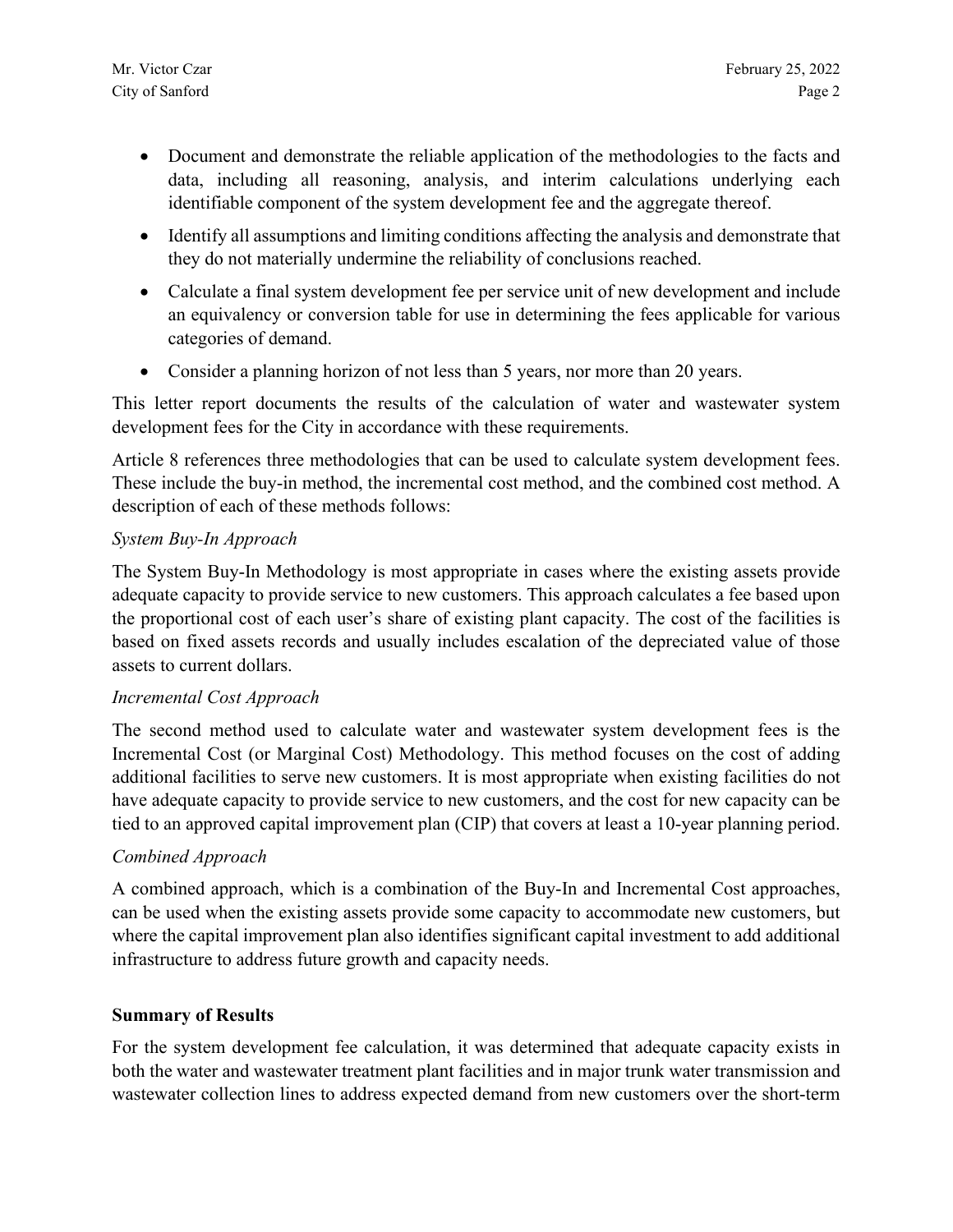(at least 5-year) planning horizon. As a result, the System Buy-In approach is the more appropriate methodology to use for both the water and wastewater calculation.

To perform the update of the system development fee calculation, Raftelis requested and was provided with the following data from City staff:

- Water and wastewater fixed asset data, as of June 30, 2021;
- Outstanding utility debt and associated debt service;
- Contributed capital;
- Quantity of lines / mains by size;
- Capacity in water and wastewater systems;
- Daily water production data;
- Inflow and infiltration data;
- System Peaking Factor for water;
- System water loss factor; and
- Inflow and infiltration factor for wastewater.

Using the System Buy-In approach, Raftelis calculated the estimated cost, or investment in, the current capacity available to provide water and wastewater utility services to existing and new customers. This analysis was based on a review of fixed asset records and other information as of June 30, 2021, the end of the most recent fiscal year. Only assets directly related to providing capacity, including treatment plant infrastructure, lines, and tanks, were included in the System Buy-In analysis.

The depreciated value of the assets is first adjusted to reflect an estimated replacement cost to determine the "replacement cost new less depreciation" (RCNLD) value for the system. RCNLD was calculated by applying the Engineering News Record (ENR) Construction Cost Index to depreciated purchase costs. All assets contributed by or paid for by developers, or assets that were grant funded, are excluded from the calculation because costs not paid by the City should not be recovered through charges assessed to City customers. Also, the outstanding principal on funds borrowed to construct the core assets is deducted in order to ensure that new customers are not being double charged for these costs since the retail user rates and charges assessed to all present and future customers must be set to recover these debt service costs. These adjustments are also necessary to ensure compliance with the Rational Nexus test.

At the end of the analysis, the cost or investment in core system assets is reduced to a basic unit measure of cost per gallon per day (GPD) for water and wastewater capacity, as shown in Exhibit 1. Additional details on how this value was calculated are provided in the Schedules from the system development fee Model in the Appendix.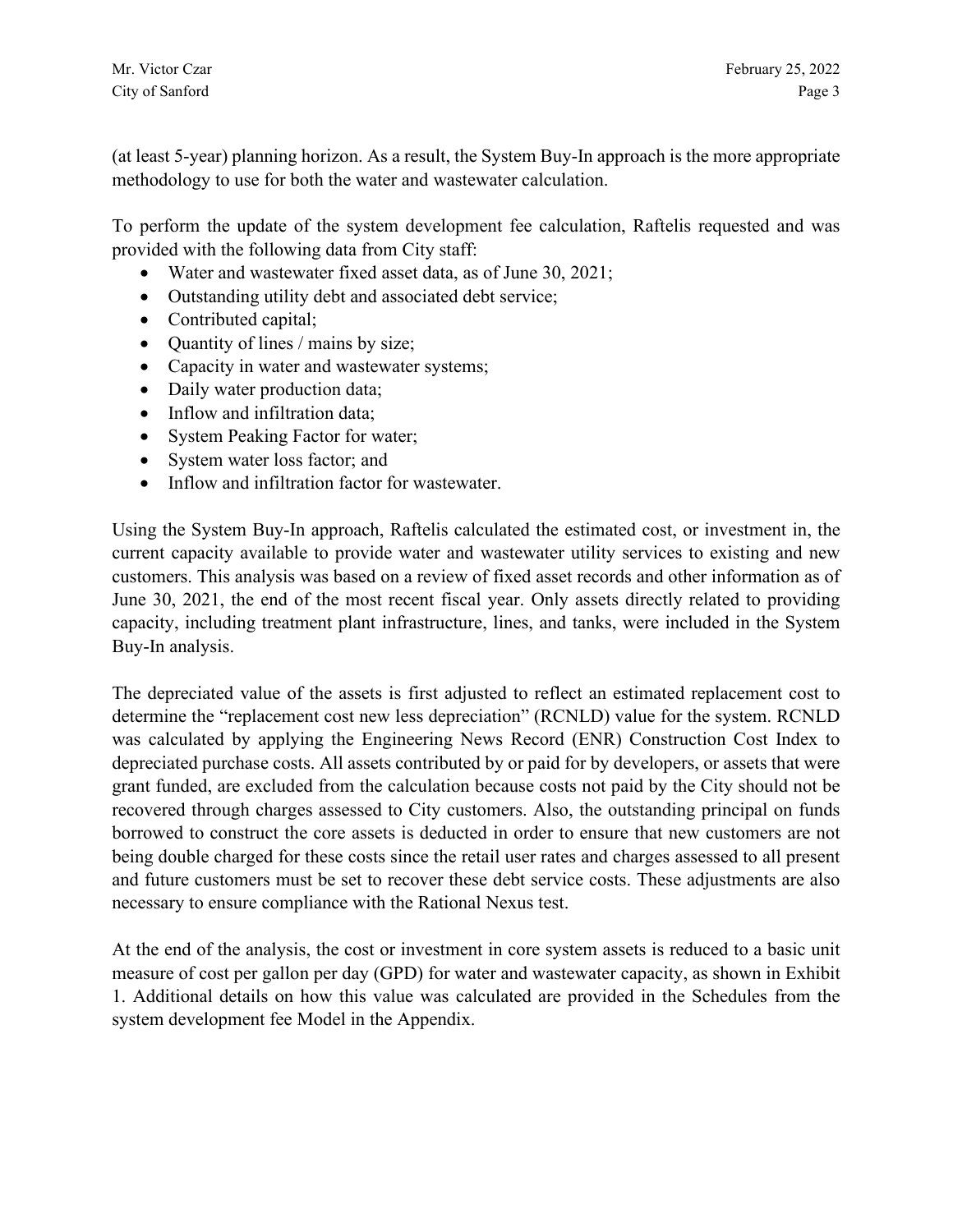|                                | <b>Test Year</b> |
|--------------------------------|------------------|
| <b>Cost Per Gallon per Day</b> | Estimate         |
| Water Assets                   | 3.34             |

### **Exhibit 1 – Cost per GPD of Core Utility Assets**

This measure becomes the basic building block or starting point for determining the *maximum cost-justified level* of the water and wastewater system development fees. Fees for different types of customers are based on this cost of capacity multiplied by the amount of capacity needed to serve each type or class of customer. Since the vast majority of customers are single-family residential customers, connected using the smallest meter size (5/8 or ¾ inch), this customer class becomes the starting point for calculating the system development fees. The next step is to define level of demand associated with a typical, or average, residential customer, often referred to as an Equivalent Residential Unit or ERU. The level of demand associated with a typical residential customer is built up based on a number of factors or assumptions, as shown in Exhibit 2.

Wastewater Assets 6.08 *Total Cost per GPD* \$ 9.42

#### **Exhibit 2: Water and Wastewater Demand per ERU**

| Water Usage per ERU   |        | Wastewater Usage per ERU     |        |
|-----------------------|--------|------------------------------|--------|
| GPD per ERU           | 250.00 | GPD per ERU                  | 250.00 |
| System Peaking Factor | 1.19   | Inflow / Infiltration Factor | 1.20   |
| Water Loss Factor     | 1.15   |                              |        |
| GPD per ERU           | 342.97 | GPD per ERU                  | 300.00 |

Note that demand for water service includes a peak demand factor, since water infrastructure must be sized to meet that level of demand, whereas the wastewater analysis is based on an average level of demand. Additional information in support of each of these factors or assumptions is provided below:

- **GPD per ERU** For planning purposes and for calculating committed capacity at treatment plants, state guidelines specify expected average usage of 240 GPD for a 2-bedroom single family home and 360 GPD for a 3-bedroom home. For calculating the SDF for a typical residential customer or ERU, an average of 250 GPD was assumed for the City.
- **System Peaking Factor** The system peaking factor is measured as the ratio between maximum day production and average day production at the water treatment plants. Over the last four years, the max day system peaking factor has averaged 1.19.
- **Water Loss Factor** The water loss factor includes unaccounted for water losses (e.g., leaks, slow meters, theft, etc.), and water losses that are accounted for but not billed (e.g., line flushing, fire protection, etc.). Based on input by City staff, this factor was determined to be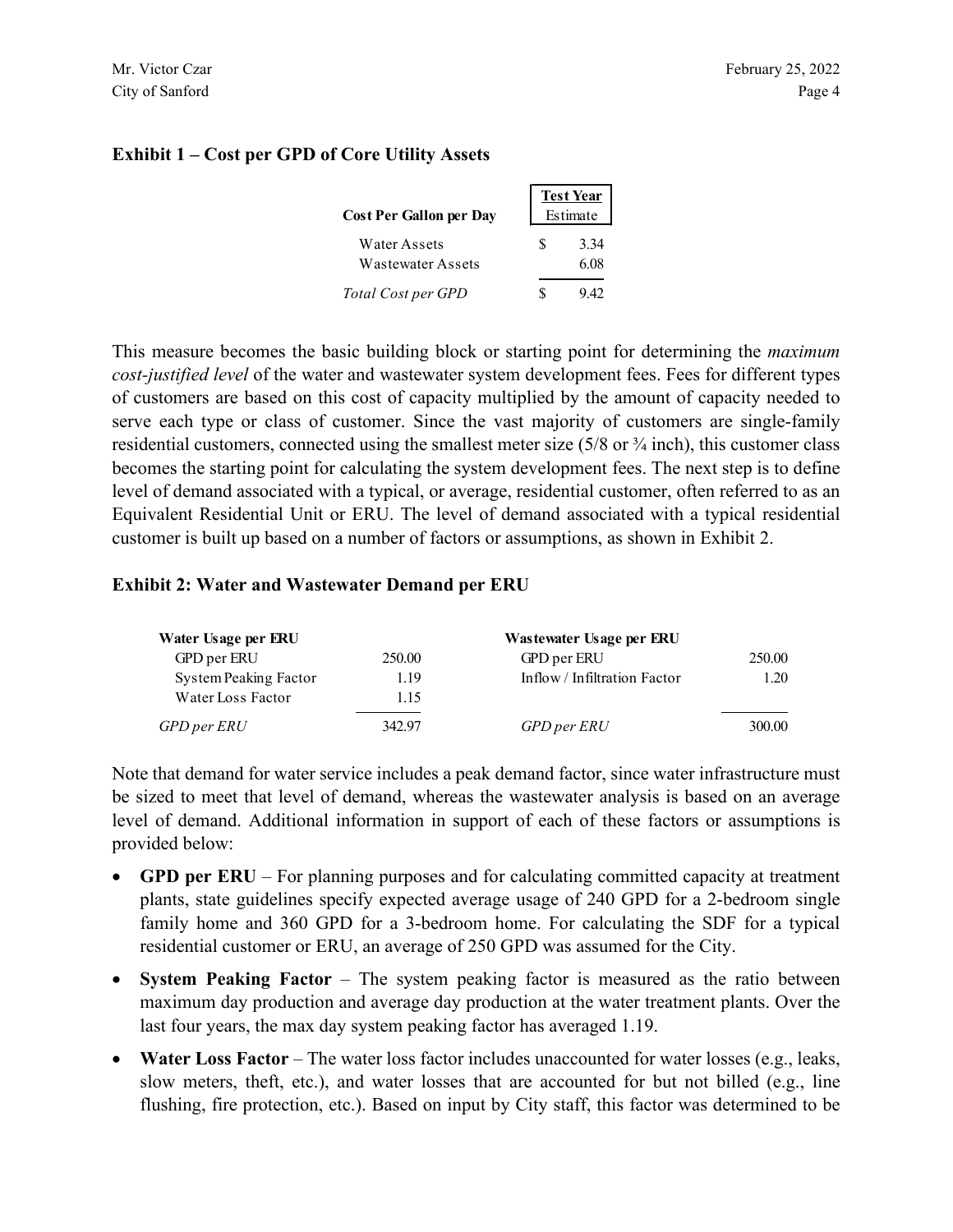15% of produced water. A water loss factor of 15% is generally considered to be acceptable, given that the typical target value is to achieve a 15% loss factor.

• **Inflow/Infiltration Factor** – This factor represents the portion of flows being returned to the water reclamation plants that is attributable to inflow and infiltration (I&I) that occurs in the wastewater collection system. Plant assets and wastewater collection lines must be sized to meet the level of actual flows delivered to the plants. Based on discussions with City staff, this factor has been estimated to be 20%.

### **Assessment Methodology**

The analysis provides a calculation of the maximum cost justified level of the fees that could be charged for each meter size and/or customer type. For single-family residential customers, the calculation of the system development fee is based on the cost per gallon per day multiplied times the number of gallons per day required to serve each ERU, as shown below in Exhibit 3. For multifamily residential customers (e.g. apartment buildings or condos), the system development fee can be based on meter size (as discussed below), or by using an adjustment factor to account for the difference in the level of average usage between single-family homes and apartments or condos.

#### **Exhibit 3 – Calculated Maximum Residential SDF's**

| Water Fee per ERU        | Wastewater Fee per ERU |            |                               |             |
|--------------------------|------------------------|------------|-------------------------------|-------------|
| Cost per GPD             |                        | 3.34       | Cost per GPD                  | 6.08        |
| GPD per ERU              |                        | 343        | GPD per ERU                   | 300         |
| Total: Water Fee per ERU |                        | \$1,146.77 | Total: Wastewater Fee per ERU | \$ 1,823.14 |

**Total Water and Wastewater Fee per ERU \$ 2,969.90**

For customers with larger meters, the fees for the smallest residential meter are scaled up by the ratio of meter capacities. This provides an approach for assessing fees to customers with larger meters that is easy to administer and provides reasonable equity for most new customers. However, the level of flows assigned to a 5/8" or 3/4" meter, based on the ERU concept, is well below the actual capacity of that meter size. As a result, since larger meters are scaled up from this starting point, there is a potential to understate the flows for customers with larger meters. The City may consider a policy that provides greater flexibility in how customers with larger meters are assessed a system development fee. Specifically, for customers requesting a meter three inches in diameter or greater, the City could retain the option of requesting an engineering analysis of expected water usage. This engineering analysis would provide an estimate of expected peak day and average day water usage. Peak day demand (GPD) would be adjusted by the lost water factor to determine total demand and then multiplied by the cost of water capacity (\$3.34 per GPD) to determine the water system development fee, and average water usage would be adjusted for the I&I factor and multiplied by the cost of wastewater capacity (\$6.08 per GPD) to determine the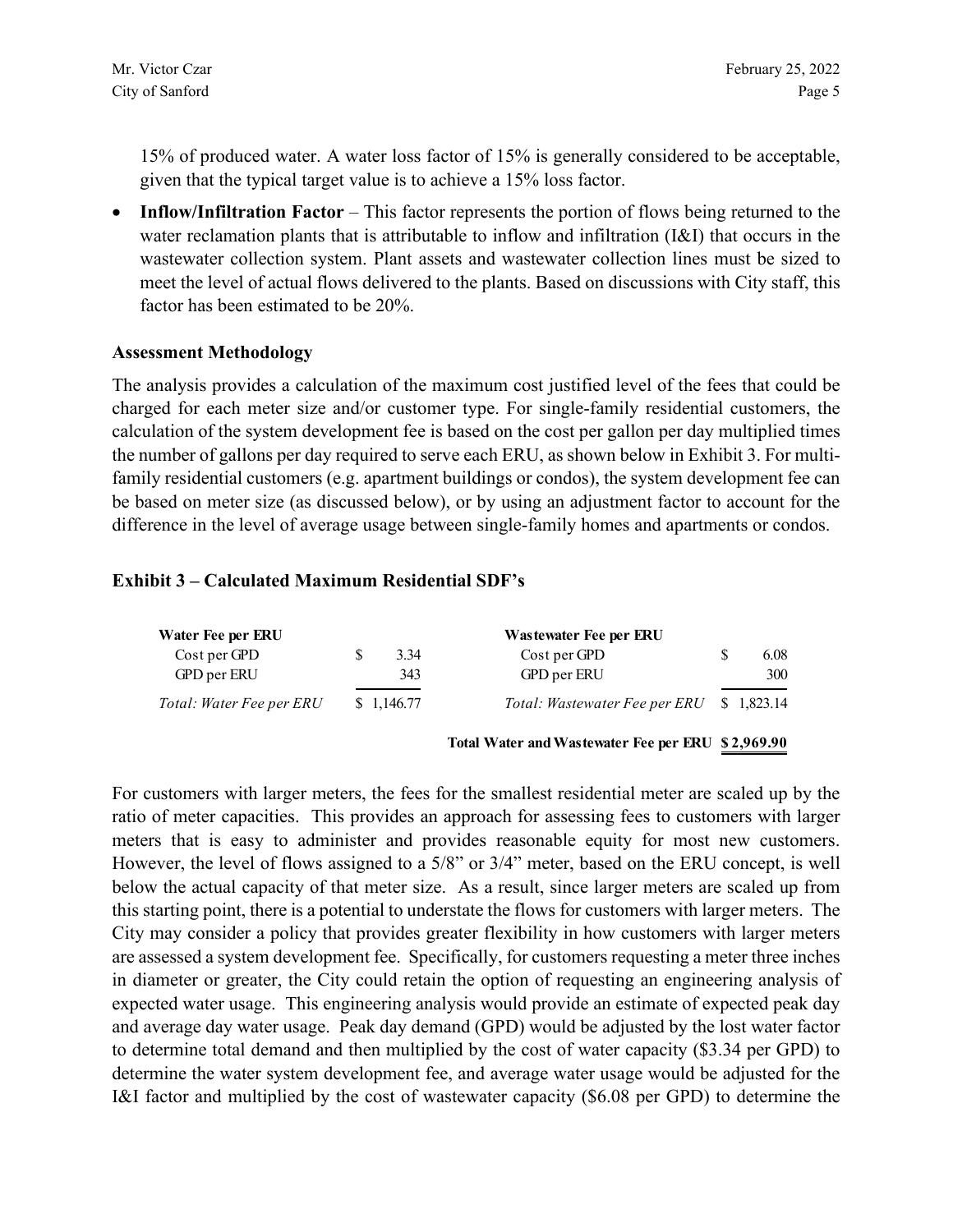wastewater system development fee. As an alternative, if a customer expects to use a significant portion of its purchased water such that it is not returned to the wastewater system for treatment, then they could prepare a separate engineering analysis of wastewater expected to be discharged to the City collection system.

However, as shown in Exhibit 4, the system development fee would be scaled by meter size for meters ranging from 5/8 inches to 10 inches (although currently the smallest meter size being installed is  $\frac{3}{4}$  inch), which includes most of the new customers connecting to the system. For these calculations, the system development fees have been rounded to the nearest five dollars. See the schedules in the Appendix for additional information.

### **Exhibit 4 – Calculated Maximum System Development Fees by Meter Size**

| Meter Size (1)       | Capacity<br>Ratio | Water           | <b>Sewer</b>    | Combined         |
|----------------------|-------------------|-----------------|-----------------|------------------|
| $3/4$ " Displacement | 1.00              | \$<br>1,146.77  | \$<br>1,823.14  | \$<br>2,969.90   |
| 1" Displacement      | 1.67              | 1,911.28<br>\$  | \$<br>3,038.56  | \$<br>4,949.84   |
| 1.5" Displacement    | 3.33              | \$<br>3,822.55  | 6,077.12<br>\$  | \$<br>9,899.67   |
| 2" Displacement      | 5.33              | \$<br>6,116.08  | 9,723.39<br>\$  | 15,839.47<br>\$  |
| 3" Singlejet         | 10.67             | 12,232.17<br>\$ | 19,446.78<br>\$ | 31,678.95<br>S   |
| 3" Compound, Class I | 10.67             | 12,232.17<br>\$ | 19,446.78<br>\$ | 31,678.95<br>\$. |
| 3" Turbine, Class I  | 11.67             | 13,378.93<br>\$ | 21,269.92<br>S. | 34,648.85<br>\$  |
| 4" Singlejet         | 16.67             | 19,112.76<br>\$ | 30,385.59<br>\$ | 49,498.35<br>\$  |
| 4" Compound, Class I | 16.67             | 19,112.76<br>\$ | 30,385.59<br>\$ | 49,498.35<br>\$  |
| 4" Turbine Class I   | 21.00             | 24,082.08<br>\$ | 38,285.85<br>\$ | 62,367.93<br>\$  |
| 6" Singlejet         | 33.33             | 38,225.52<br>\$ | 60,771.19<br>\$ | \$<br>98,996.71  |
| 6" Compound, Class I | 33.33             | 38,225.52<br>\$ | 60,771.19<br>\$ | 98,996.71<br>\$. |
| 6" Turbine Class I   | 43.33             | 49,693.18<br>\$ | 79,002.54<br>\$ | \$128,695.72     |
| 8" Compound, Class I | 53.33             | 61,160.83<br>\$ | 97,233.90<br>\$ | \$158,394.73     |
| 8" Turbine Class II  | 93.33             | \$107,031.45    | \$170,159.33    | \$277,190.78     |
| 10" Turbine Class II | 140.00            | \$160,547.18    | \$255,238.99    | \$415,786.17     |
| 12" Turbine Class II | 176.67            | \$202,595.25    | \$322,087.30    | \$524,682.55     |

1. Meter types and capacity ratios are calculated from the standards in the AWWA M1 Manual,  $7<sup>th</sup>$  Edition, to illustrate how the SDF fee should be scaled up by meter size. Because the 3/4" meter is the smallest meter size that the City uses, the  $\frac{3}{4}$ " meter should receive the smallest SDFs, as shown above.

It is important to point out that the results shown above in Exhibit 4 reflect the maximum cost justified amount for the City's System Development Fees, as presented in this report. There is no requirement that this maximum amount has to be charged, and the calculation only sets an upper limit on the amount that can be justified. However, if the City decides to charge a lesser amount, it is important that all customers be assessed a comparable fee to avoid criticism that the fees may be arbitrary or discriminatory.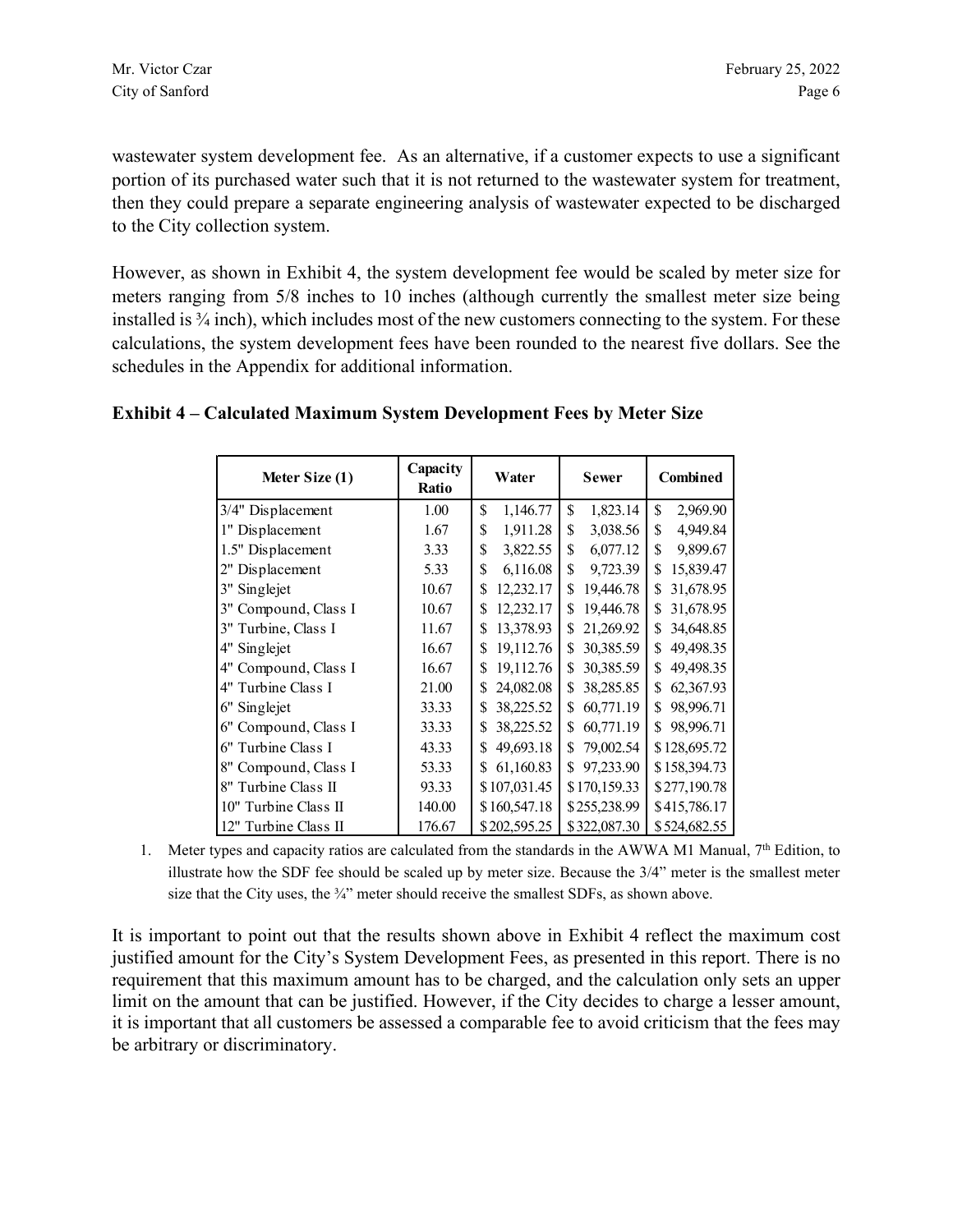Mr. Victor Czar February 25, 2022 City of Sanford Page 7

We appreciate the opportunity to have provided assistance to the City of Sanford with this important engagement. Please contact me at your convenience if you have any questions regarding this report. I can be reached at (513) 818-4145.

Very truly yours,

*RAFTELIS FINANCIAL CONSULTANTS, INC.*

**Joseph F. Crea** *Vice President*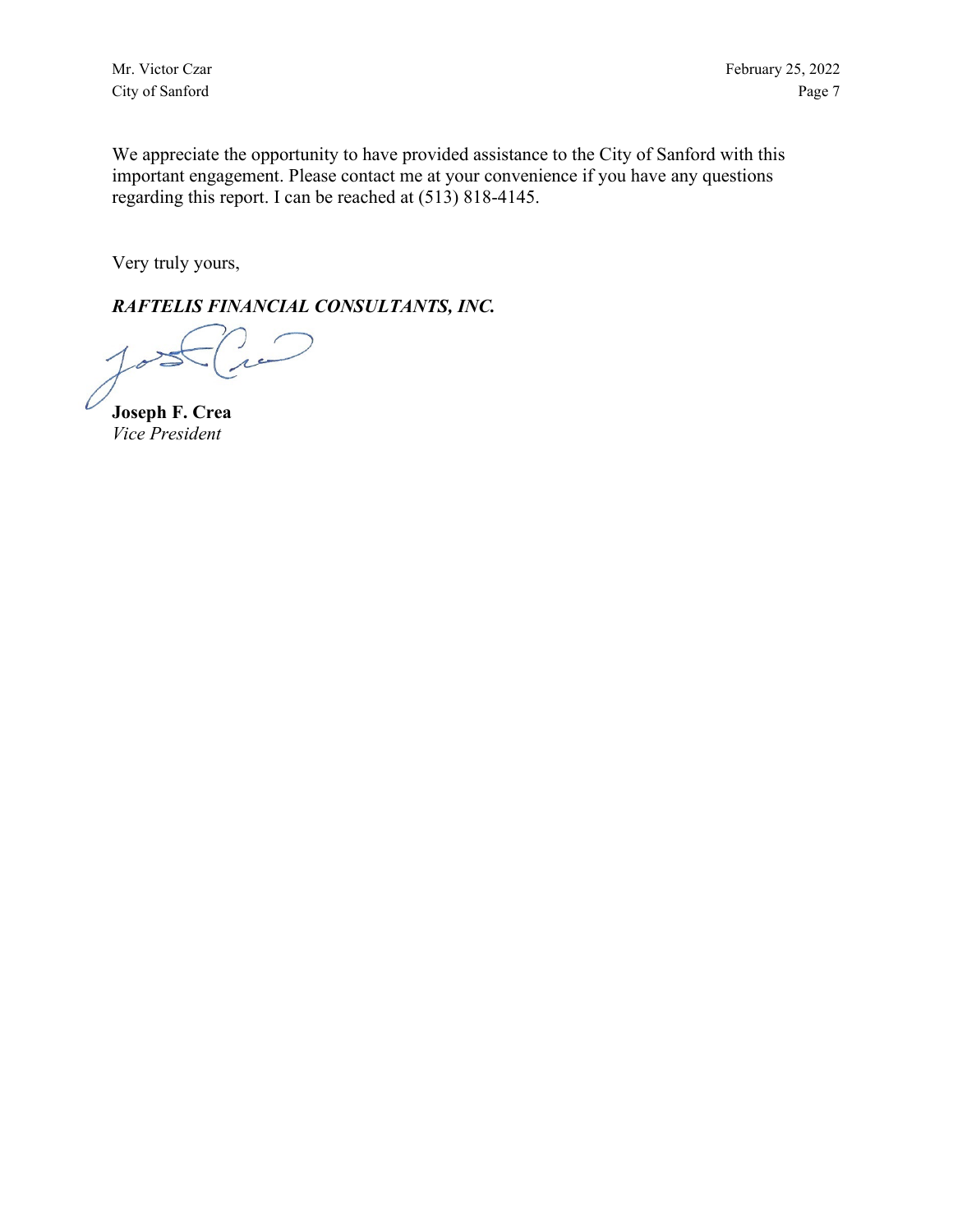Appendix

Supporting Schedules From the System Development Fee Model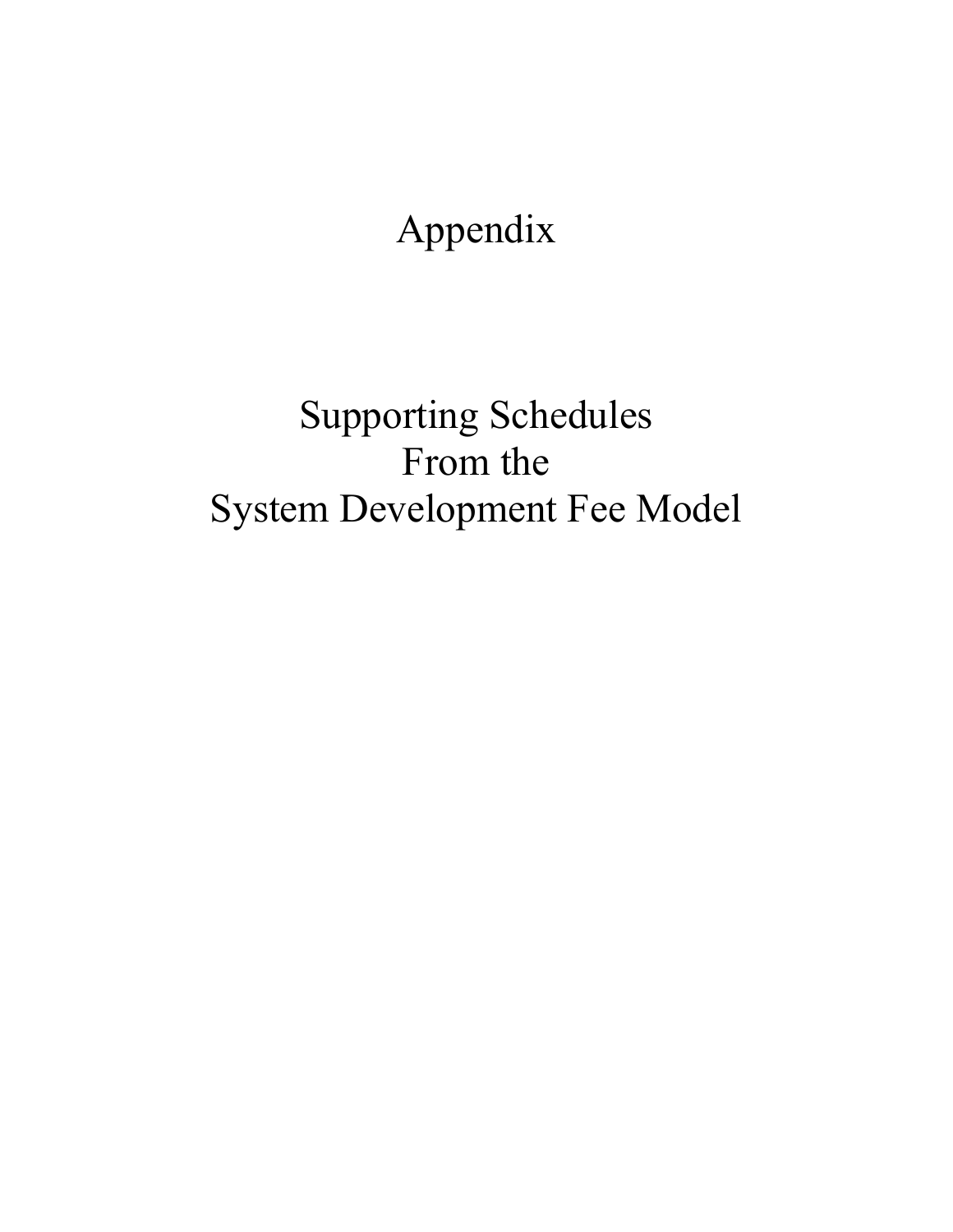# **City of Sanford, NC Utility System Development Fee Analysis Water System Development Fee Calculation Schedule 1**

|                                                      |    | <b>Test Year</b> |
|------------------------------------------------------|----|------------------|
| <b>Water Capacity Fee Calculation</b>                |    | System Buy-In    |
| Water System Assets (1)                              |    |                  |
| Tank Improvements                                    | \$ | 690,144          |
| Tanks                                                |    | 2,564,365        |
| Water Lines                                          |    | 20,796,026       |
| Water Plant                                          |    | 13,950,060       |
| Water Plant Improvements                             |    | 2,769,505        |
| Total: Water System Investment                       | \$ | 40,770,100       |
| Less:                                                |    |                  |
| Debt Principal Credits (2)                           | \$ | (646,792)        |
| <b>Total: Costs Eligible for Impact Fee Recovery</b> |    | \$40,123,308     |
| Plant Capacity (mgd) (3)                             |    | 12.00            |
| System Unit Cost (\$/gal/day)                        | S  | 3.344            |

- 1) Based on the RCNLD of capacity related water system fixed assets as of June 30, 2021. The asset values exclude developer contributed capital.
- 2) The cost per GPD for the water system is reduced by a debt credit for existing debt service. The debt credit is included to prevent new customers from paying twice for debt financed assets: once through a capacity fee and again as a part of costs recovered through user rates and charges.
- 3) Total system capacity available to the City.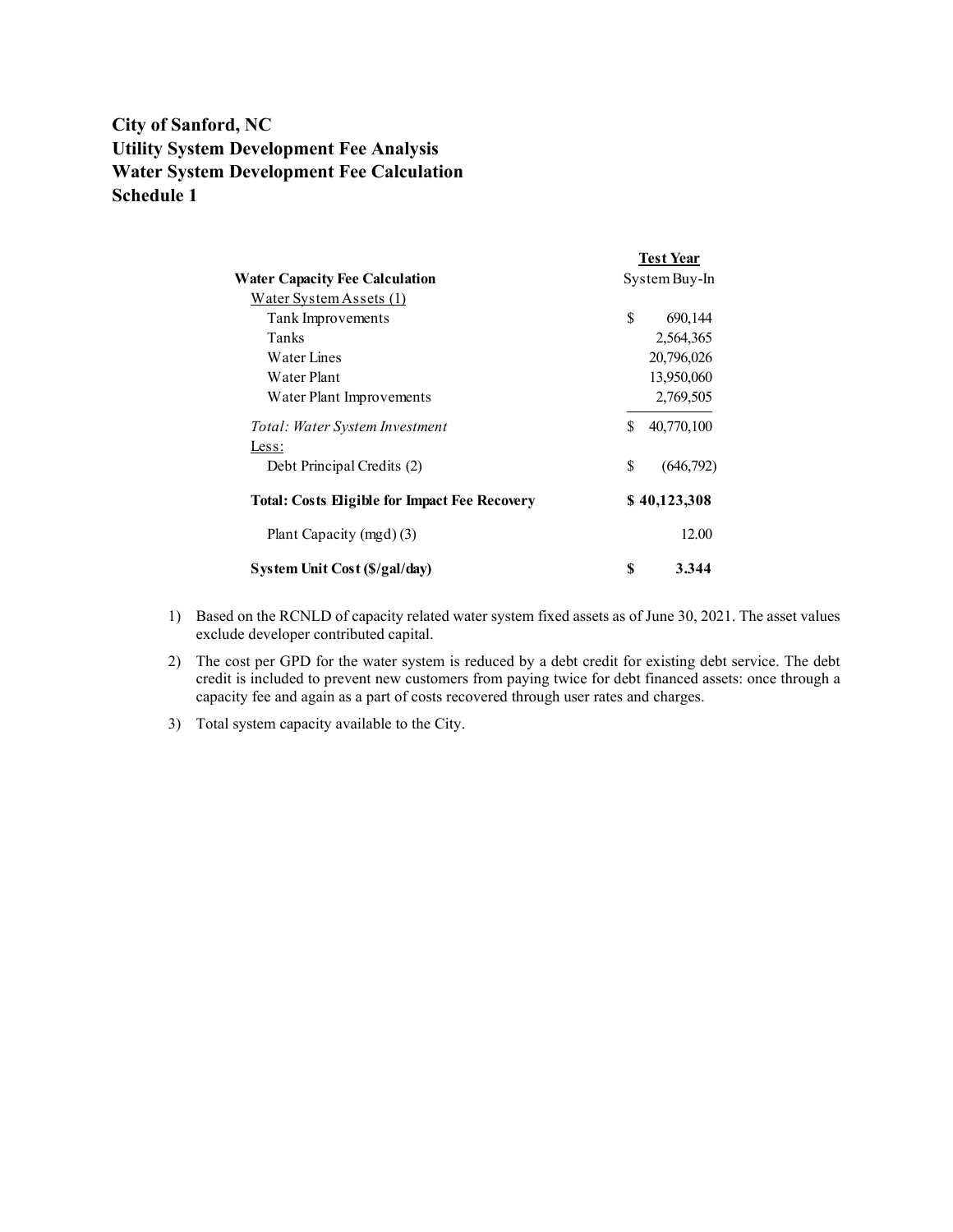# **City of Sanford, NC Utility System Development Fee Analysis Water System Development Fee Calculation Schedule 1 (Continued)**

| <b>Water Capacity Fee Calculation (Continued)</b>                                                                         |             | <b>Test Year</b><br>System Buy-In |
|---------------------------------------------------------------------------------------------------------------------------|-------------|-----------------------------------|
| Average Residential Daily Usage (gal/day) (4)<br>System Peaking Factor Adjustment (5)<br>System Water Loss Adjustment (6) |             | 250.00<br>1.19<br>1.15            |
| Adjusted Average Residential Usage                                                                                        |             | 342.97                            |
| <b>Calculated Capacity Fee per REU</b>                                                                                    |             | \$<br>1,146.77                    |
| <b>Fees by Meter Size</b>                                                                                                 | Ratio $(7)$ |                                   |
| 3/4" Displacement                                                                                                         | 1.00        | 1,146.77                          |
| 1" Displacement                                                                                                           | 1.67        | 1,911.28                          |
| 1.5" Displacement                                                                                                         | 3.33        | 3,822.55                          |
| 2" Displacement                                                                                                           | 5.33        | 6,116.08                          |
| 3" Singlejet                                                                                                              | 10.67       | 12,232.17                         |
| 3" Compound, Class I                                                                                                      | 10.67       | 12,232.17                         |
| 3" Turbine, Class I                                                                                                       | 11.67       | 13,378.93                         |
| 4" Singlejet                                                                                                              | 16.67       | 19,112.76                         |
| 4" Compound, Class I                                                                                                      | 16.67       | 19,112.76                         |
| 4" Turbine Class I                                                                                                        | 21.00       | 24,082.08                         |
| 6" Singlejet                                                                                                              | 33.33       | 38,225.52                         |
| 6" Compound, Class I                                                                                                      | 33.33       | 38,225.52                         |
| 6" Turbine Class I                                                                                                        | 43.33       | 49,693.18                         |
| 8" Compound, Class I                                                                                                      | 53.33       | 61,160.83                         |
| 8" Turbine Class II                                                                                                       | 93.33       | 107,031.45                        |
| 10" Turbine Class II                                                                                                      | 140.00      | 160,547.18                        |
| 12" Turbine Class II                                                                                                      | 176.67      | 202,595.25                        |

- 4) For planning purposes and for calculating committed capacity at treatment plants, state guidelines specify expected average usage of 240 GPD for a 2-bedroom single family home and 360 GPD for a 3 bedroom home. For calculating the system development fee for a typical residential customer or ERU, an average of 250 GPD was assumed for the City.
- 5) The system peaking factor is measured as the ratio between maximum day production and average day production at the water treatment plants. Over the last four years, system peaking factors have averaged 1.19.
- 6) The water loss factor includes unaccounted for water losses (e.g., leaks, slow meters, theft, etc.), and water losses that are accounted for but not billed (e.g., line flushing, fire protection, etc.). Based on input by City staff, this factor was determined to be 15% of produced water.
- 7) These capacity ratios are developed from meter flow capacity information provided in the AWWA M1 Manual,  $7<sup>th</sup>$  Edition. The smallest meter installed for new customers by the City is a  $\frac{3}{4}$ " meter. New customers with larger meters, including commercial and industrial customers, will be assessed a higher fee based on the ratio of capacity for different meter sizes.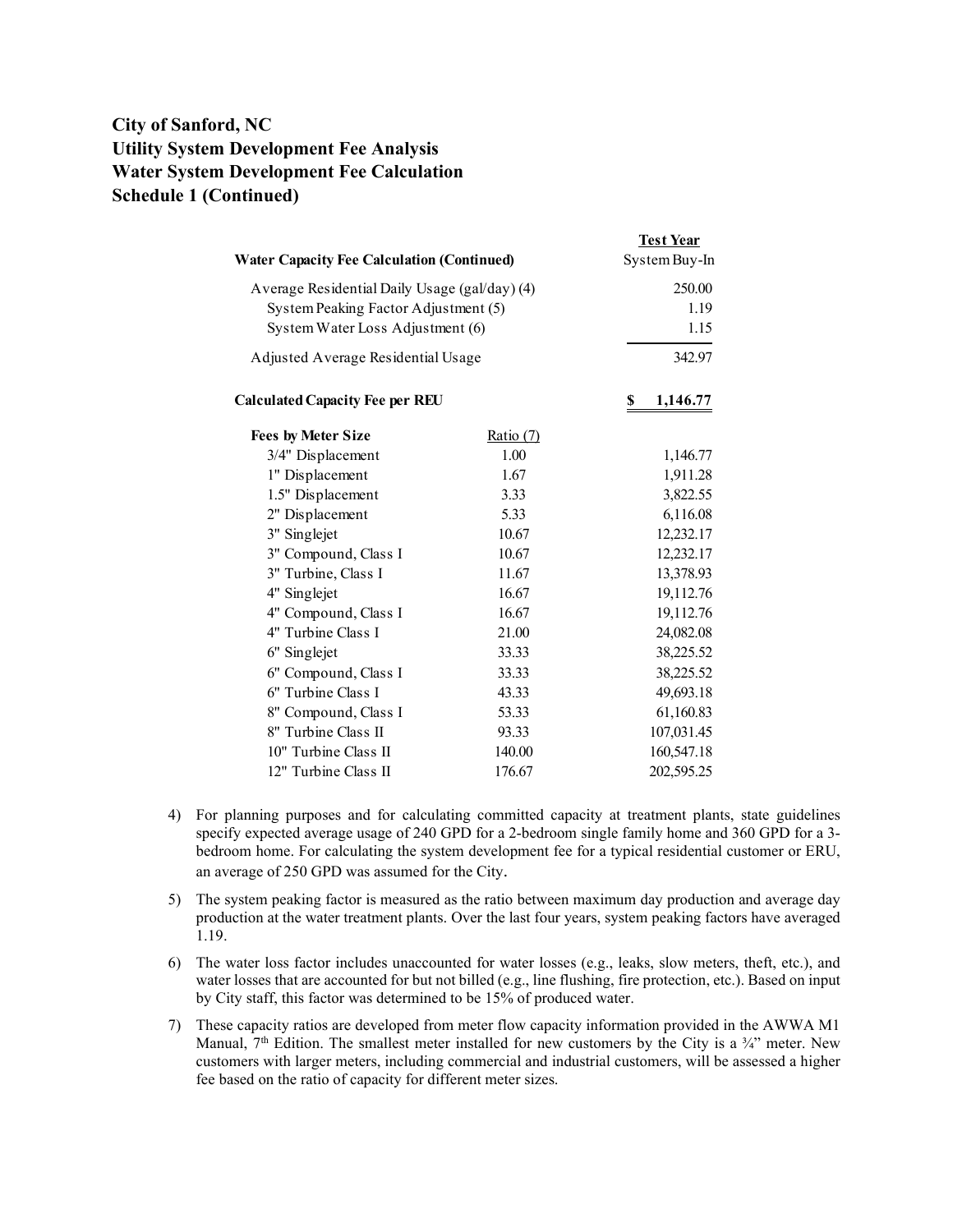# **City of Sanford, NC Utility System Development Fee Analysis Wastewater System Development Fee Calculation Schedule 2**

|                                                      |    | <b>Test Year</b> |
|------------------------------------------------------|----|------------------|
| <b>Wastewater Capacity Fee Calculation</b>           |    | System Buy-In    |
| Wastewater System Assets (1)                         |    |                  |
| Sewer Lift Stations                                  | S  | 5,325,725        |
| Sewer Lines                                          |    | 42,448,670       |
| Sewer Plant Improvements                             |    | 69,801,100       |
| Wastewater Treatment Plant                           |    | 9,166,586        |
| Total: Wastewater System Investment                  |    | \$126,742,080    |
| Less:                                                |    |                  |
| Debt Principal Credits (2)                           | S. | (53,816,654)     |
| <b>Total: Costs Eligible for Impact Fee Recovery</b> |    | \$72,925,426     |
| Plant Capacity (mgd) (3)                             |    | 12.00            |
| System Unit Cost (\$/gal/day)                        | \$ | 6.077            |

- 1) Based on the RCNLD of capacity related wastewater system fixed assets as of June 30, 2021. The asset values exclude developer contributed capital.
- 2) The cost per GPD for the water system is reduced by a debt credit for existing debt service. The debt credit is included to prevent new customers from paying twice for debt financed assets: once through a capacity fee and again as a part of costs recovered through user rates and charges.
- 3) Total wastewater system capacity available to the City.